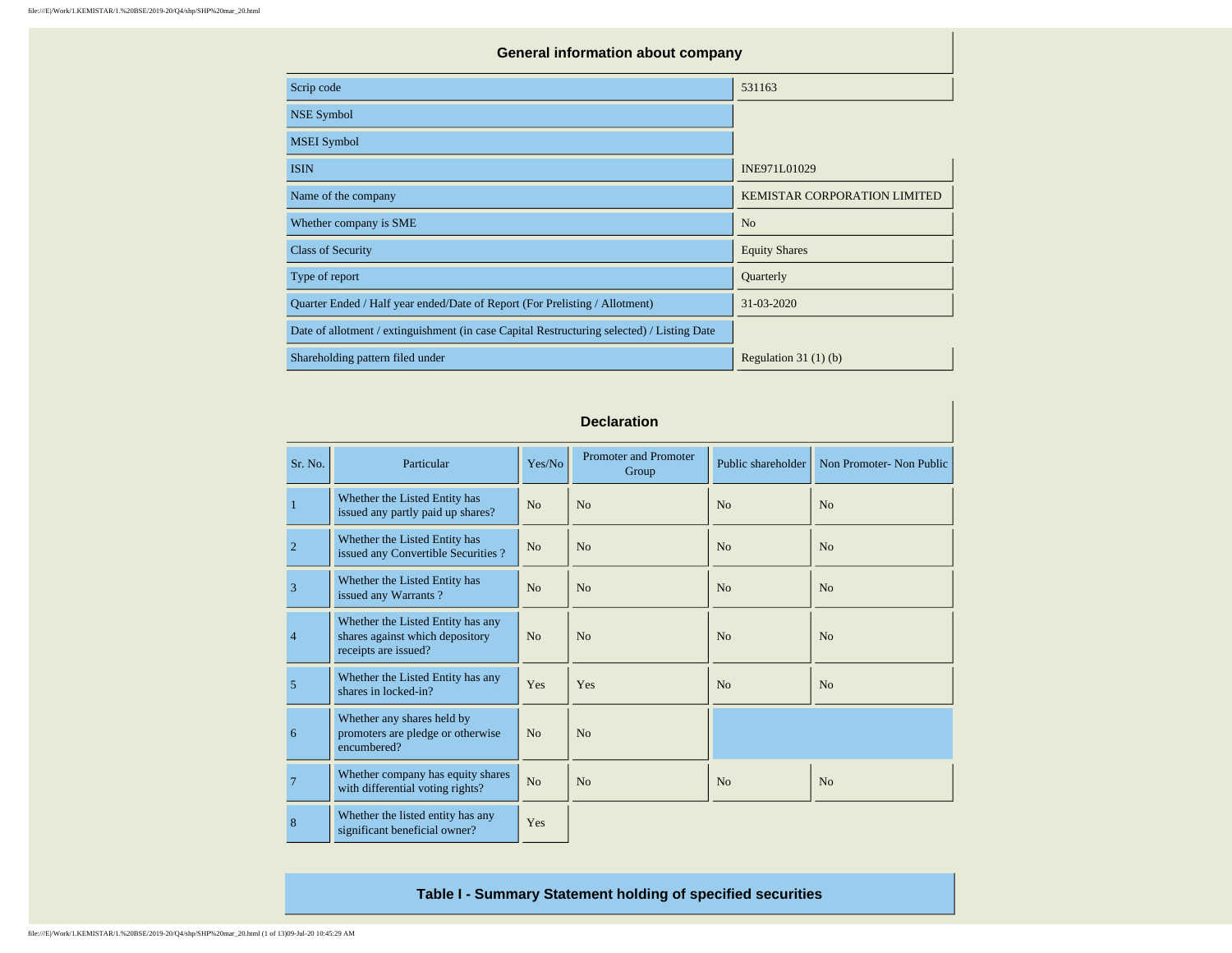| Category     | Category<br>Nos. Of<br>of                             |                       | No. of<br>fully       | No.<br>Of<br>Partly<br>paid- | No. Of<br>shares         | Total<br>nos.               | Shareholding<br>as $a\%$ of<br>total no. of<br>shares | Number of Voting Rights held in each<br>class of securities (IX) |               |          |                           |  |
|--------------|-------------------------------------------------------|-----------------------|-----------------------|------------------------------|--------------------------|-----------------------------|-------------------------------------------------------|------------------------------------------------------------------|---------------|----------|---------------------------|--|
| $($ $\Gamma$ | shareholder                                           | shareholders<br>(III) | paid up<br>equity     | up<br>equity                 | underlying<br>Depository | shares<br>held<br>$(VII) =$ | <i>(calculated)</i><br>as per                         | No of Voting (XIV) Rights                                        |               |          | Total<br>as a             |  |
|              | (II)                                                  |                       | shares<br>held $(IV)$ | shares<br>held<br>(V)        | Receipts<br>(VI)         | $(IV)+(V)$<br>$+ (VI)$      | SCRR,<br>1957) (VIII)<br>As a % of (A<br>$+B+C2$      | Class eg:<br>X                                                   | Class<br>eg:y | Total    | $%$ of<br>$(A+B)$<br>$+C$ |  |
| (A)          | Promoter<br>$\&$<br>Promoter<br>Group                 | 13                    | 8046368               |                              |                          | 8046368                     | 74.78                                                 | 8046368                                                          |               | 8046368  | 74.78                     |  |
| (B)          | Public                                                | 1532                  | 2713040               |                              |                          | 2713040                     | 25.22                                                 | 2713040                                                          |               | 2713040  | 25.22                     |  |
| (C)          | Non<br>Promoter-<br>Non Public                        |                       |                       |                              |                          |                             |                                                       |                                                                  |               |          |                           |  |
| (C1)         | <b>Shares</b><br>underlying<br><b>DRs</b>             |                       |                       |                              |                          |                             |                                                       |                                                                  |               |          |                           |  |
| (C2)         | <b>Shares</b><br>held by<br>Employee<br><b>Trusts</b> |                       |                       |                              |                          |                             |                                                       |                                                                  |               |          |                           |  |
|              | Total                                                 | 1545                  | 10759408              |                              |                          | 10759408                    | 100                                                   | 10759408                                                         |               | 10759408 | 100                       |  |

## **Table I - Summary Statement holding of specified securities**

| Category<br>$\left( \mathrm{I}\right)$ | No. Of<br><b>Shares</b><br>Category<br>Underlying<br>$\sigma$<br>Outstanding |                                  | <b>Shares</b><br>No. of<br><b>Shares</b><br>Underlying<br>convertible |                                                        | Shareholding,<br>as a %<br>No. Of<br>assuming full<br>conversion of<br>Underlying<br>convertible<br>Outstanding<br>securities (as | Number of<br>Locked in shares<br>(XII) |                                                         | Number of<br><b>Shares</b><br>pledged or<br>otherwise<br>encumbered<br>(XIII) |                                                       | Number of<br>equity shares<br>held in |  |
|----------------------------------------|------------------------------------------------------------------------------|----------------------------------|-----------------------------------------------------------------------|--------------------------------------------------------|-----------------------------------------------------------------------------------------------------------------------------------|----------------------------------------|---------------------------------------------------------|-------------------------------------------------------------------------------|-------------------------------------------------------|---------------------------------------|--|
|                                        | shareholder<br>(II)                                                          | convertible<br>securities<br>(X) | Outstanding<br>Warrants<br>$(X_i)$                                    | securities<br>and No. Of<br><b>Warrants</b><br>(Xi)(a) | a percentage<br>of diluted<br>share capital)<br>$(XI)=(VII)$<br>$+(X)$ As a %<br>of $(A+B+C2)$                                    | No. $(a)$                              | As a<br>$%$ of<br>total<br><b>Shares</b><br>held<br>(b) | No.<br>(a)                                                                    | As a<br>% of<br>total<br><b>Shares</b><br>held<br>(b) | dematerialized<br>form $(XIV)$        |  |
| (A)                                    | Promoter<br>$\&$<br>Promoter<br>Group                                        |                                  |                                                                       |                                                        | 74.78                                                                                                                             | 2151882                                | 26.74                                                   |                                                                               |                                                       | 8046368                               |  |
| (B)                                    | Public                                                                       |                                  |                                                                       |                                                        | 25.22                                                                                                                             |                                        |                                                         |                                                                               |                                                       | 2626576                               |  |
| (C)                                    | <b>Non</b><br>Promoter-<br>Non Public                                        |                                  |                                                                       |                                                        |                                                                                                                                   |                                        |                                                         |                                                                               |                                                       |                                       |  |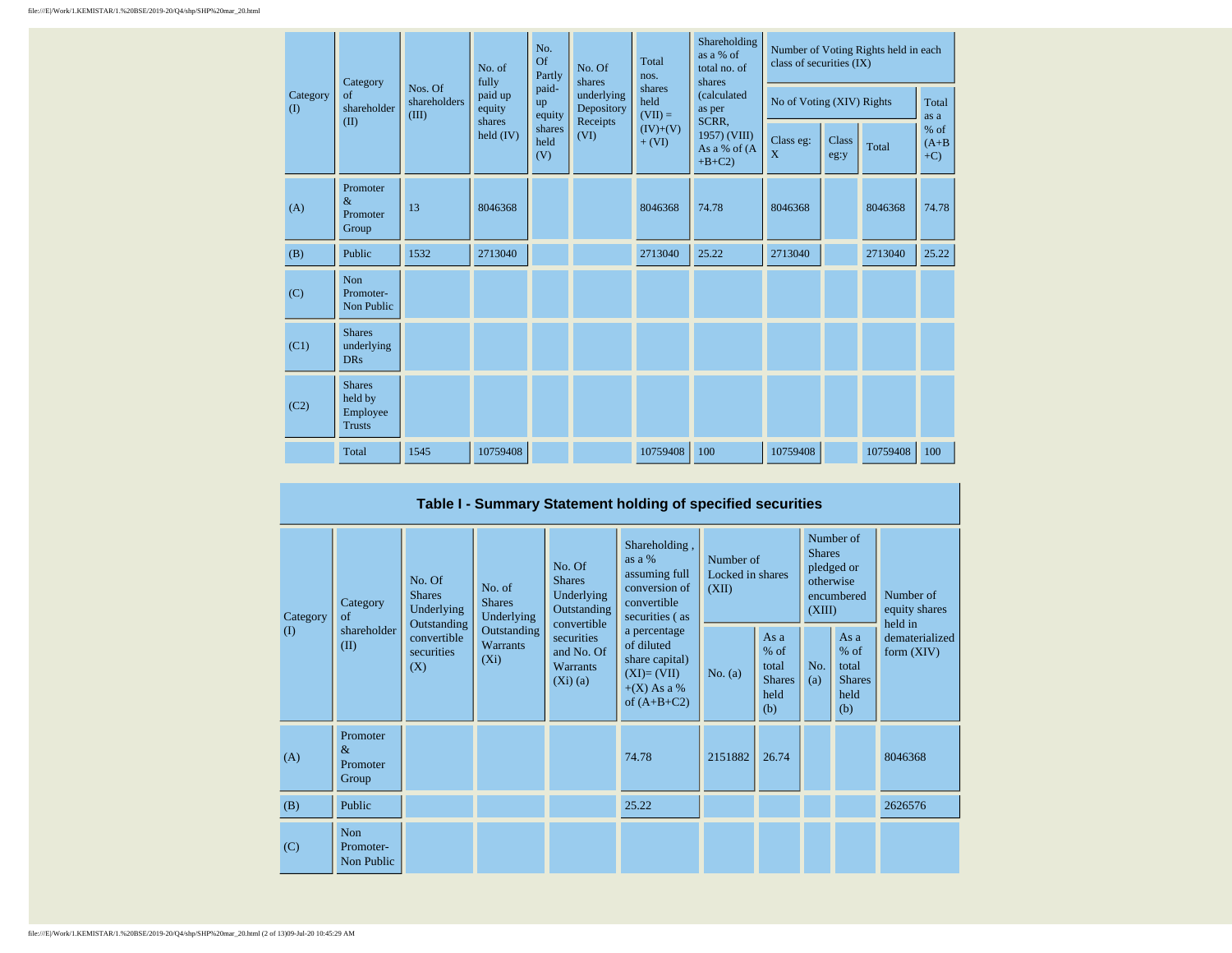| (C1) | <b>Shares</b><br>underlying<br><b>DRs</b>      |  |     |         |               |  |          |
|------|------------------------------------------------|--|-----|---------|---------------|--|----------|
| (C2) | <b>Shares</b><br>held by<br>Employee<br>Trusts |  |     |         |               |  |          |
|      | Total                                          |  | 100 | 2151882 | <sup>20</sup> |  | 10672944 |

**Table II - Statement showing shareholding pattern of the Promoter and Promoter Group**

|                                                                                                | Category $\&$                                                                                                       |                                                                                      | No. of<br>fully       | No.<br><b>Of</b><br>Partly   | No. Of<br>shares         | Total<br>nos.               | Shareholding<br>as a % of<br>total no. of<br>shares | class of securities (IX)  |               | Number of Voting Rights held in each |                                   |
|------------------------------------------------------------------------------------------------|---------------------------------------------------------------------------------------------------------------------|--------------------------------------------------------------------------------------|-----------------------|------------------------------|--------------------------|-----------------------------|-----------------------------------------------------|---------------------------|---------------|--------------------------------------|-----------------------------------|
| Sr.                                                                                            | Name of the<br><b>Shareholders</b>                                                                                  | Nos. Of<br>shareholders<br>(III)                                                     | paid up<br>equity     | paid-<br><b>up</b><br>equity | underlying<br>Depository | shares<br>held<br>$(VII) =$ | (calculated<br>as per                               | No of Voting (XIV) Rights |               |                                      | Total<br>as a                     |
|                                                                                                | (1)                                                                                                                 |                                                                                      | shares<br>$held$ (IV) | shares<br>held<br>(V)        | Receipts<br>(VI)         | $(IV)+(V)$<br>$+ (VI)$      | SCRR,<br>1957) (VIII)<br>As a % of (A<br>$+B+C2$    | Class eg:<br>$\mathbf X$  | Class<br>eg:y | Total                                | % of<br>Total<br>Voting<br>rights |
| $\mathbf{A}$                                                                                   |                                                                                                                     | Table II - Statement showing shareholding pattern of the Promoter and Promoter Group |                       |                              |                          |                             |                                                     |                           |               |                                      |                                   |
| (1)                                                                                            | Indian                                                                                                              |                                                                                      |                       |                              |                          |                             |                                                     |                           |               |                                      |                                   |
| (a)                                                                                            | Individuals/<br>Hindu<br>undivided<br>Family                                                                        | 13                                                                                   | 8046368               |                              |                          | 8046368                     | 74.78                                               | 8046368                   |               | 8046368                              | 74.78                             |
| Sub-Total<br>(A)(1)                                                                            |                                                                                                                     | 13                                                                                   | 8046368               |                              |                          | 8046368                     | 74.78                                               | 8046368                   |               | 8046368                              | 74.78                             |
| (2)                                                                                            | Foreign                                                                                                             |                                                                                      |                       |                              |                          |                             |                                                     |                           |               |                                      |                                   |
| Total<br>Shareholding<br>of Promoter<br>and<br>Promoter<br>Group $(A)=$<br>$(A)(1)+(A)$<br>(2) |                                                                                                                     | 13                                                                                   | 8046368               |                              |                          | 8046368                     | 74.78                                               | 8046368                   |               | 8046368                              | 74.78                             |
| $\bf{B}$                                                                                       |                                                                                                                     | Table III - Statement showing shareholding pattern of the Public shareholder         |                       |                              |                          |                             |                                                     |                           |               |                                      |                                   |
| (1)                                                                                            | <b>Institutions</b>                                                                                                 |                                                                                      |                       |                              |                          |                             |                                                     |                           |               |                                      |                                   |
| (3)                                                                                            | Non-institutions                                                                                                    |                                                                                      |                       |                              |                          |                             |                                                     |                           |               |                                      |                                   |
| (a(i))                                                                                         | Individuals<br>$-i$ .<br>Individual<br>shareholders<br>holding<br>nominal<br>share capital<br>up to Rs. 2<br>lakhs. | 1470                                                                                 | 429655                |                              |                          | 429655                      | 3.99                                                | 429655                    |               | 429655                               | 3.99                              |

file:///E|/Work/1.KEMISTAR/1.%20BSE/2019-20/Q4/shp/SHP%20mar\_20.html (3 of 13)09-Jul-20 10:45:29 AM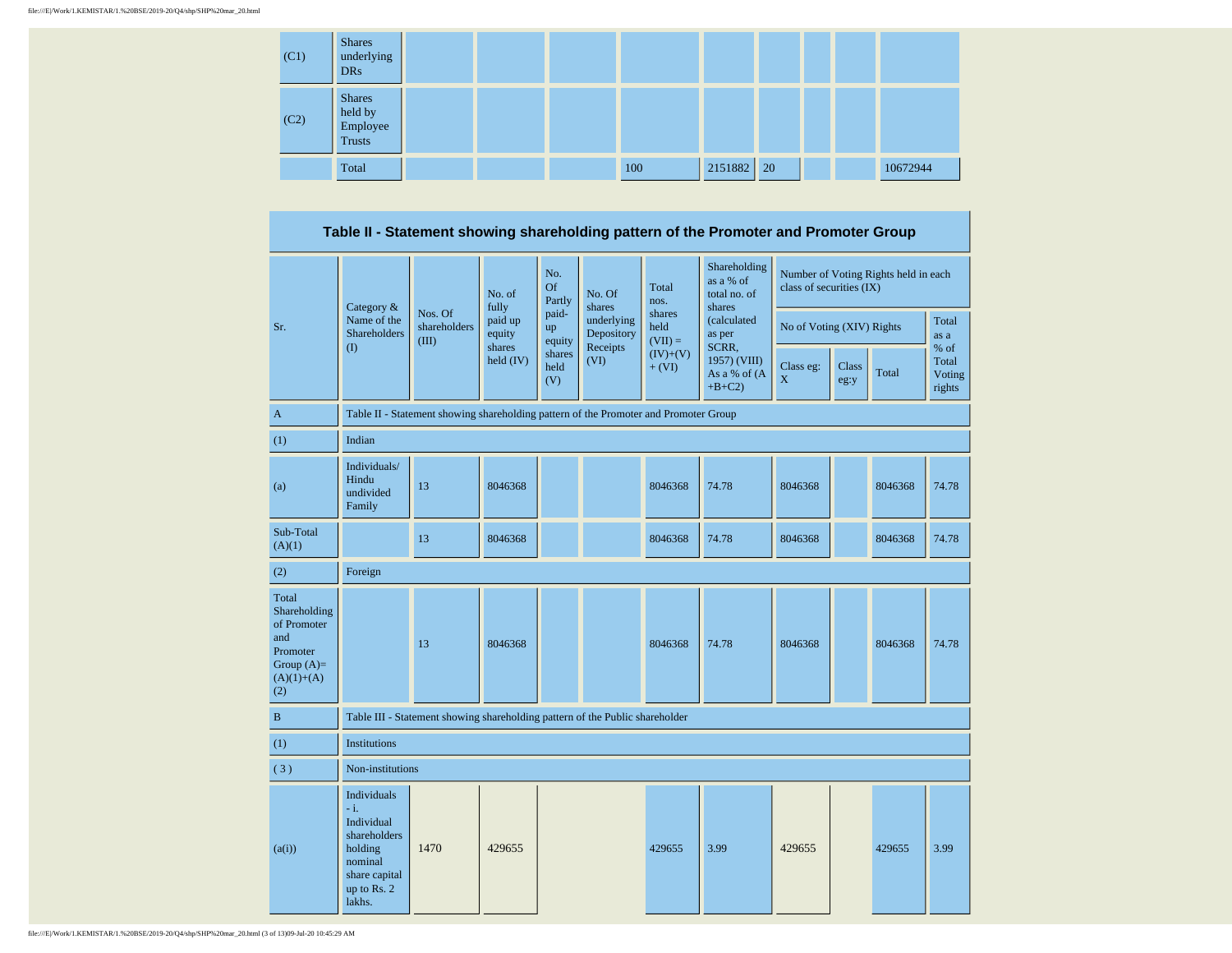| (a(ii))                                                                     | <b>Individuals</b><br>$-ii.$<br>Individual<br>shareholders<br>holding<br>nominal<br>share capital<br>in excess of<br>Rs. 2 lakhs. | 36   | 2188583  |  | 2188583  | 20.34                                                                                         | 2188583  | 2188583  | 20.34 |
|-----------------------------------------------------------------------------|-----------------------------------------------------------------------------------------------------------------------------------|------|----------|--|----------|-----------------------------------------------------------------------------------------------|----------|----------|-------|
| (e)                                                                         | Any Other<br>(specify)                                                                                                            | 26   | 94802    |  | 94802    | 0.88                                                                                          | 94802    | 94802    | 0.88  |
| Sub-Total<br>(B)(3)                                                         |                                                                                                                                   | 1532 | 2713040  |  | 2713040  | 25.22                                                                                         | 2713040  | 2713040  | 25.22 |
| <b>Total Public</b><br>Shareholding<br>$(B)=(B)(1)$<br>$+(B)(2)+(B)$<br>(3) |                                                                                                                                   | 1532 | 2713040  |  | 2713040  | 25.22                                                                                         | 2713040  | 2713040  | 25.22 |
| $\mathbf C$                                                                 |                                                                                                                                   |      |          |  |          | Table IV - Statement showing shareholding pattern of the Non Promoter- Non Public shareholder |          |          |       |
| Total $(A+B)$<br>$+C2$ )                                                    |                                                                                                                                   | 1545 | 10759408 |  | 10759408 | 100                                                                                           | 10759408 | 10759408 | 100   |
| Total $(A+B)$<br>$+C$ )                                                     |                                                                                                                                   | 1545 | 10759408 |  | 10759408 | 100                                                                                           | 10759408 | 10759408 | 100   |

| Table II - Statement showing shareholding pattern of the Promoter and Promoter Group |                                                      |                                           |                                                                     |                                                                                                |         |                                                         |            |                                                                               |                                       |  |  |
|--------------------------------------------------------------------------------------|------------------------------------------------------|-------------------------------------------|---------------------------------------------------------------------|------------------------------------------------------------------------------------------------|---------|---------------------------------------------------------|------------|-------------------------------------------------------------------------------|---------------------------------------|--|--|
| Sr.                                                                                  | No. Of<br><b>Shares</b><br>Underlying<br>Outstanding | No. of<br><b>Shares</b><br>Underlying     | No. Of<br><b>Shares</b><br>Underlying<br>Outstanding<br>convertible | Shareholding,<br>as $a\%$<br>assuming full<br>conversion of<br>convertible<br>securities (as   |         | Number of<br>Locked in shares<br>(XII)                  |            | Number of<br><b>Shares</b><br>pledged or<br>otherwise<br>encumbered<br>(XIII) | Number of<br>equity shares<br>held in |  |  |
|                                                                                      | convertible<br>securities<br>(X)                     | Outstanding<br><b>Warrants</b><br>$(X_i)$ | securities<br>and No. Of<br><b>Warrants</b><br>(Xi)(a)              | a percentage<br>of diluted<br>share capital)<br>$(XI)=(VII)$<br>$+(X)$ As a %<br>of $(A+B+C2)$ | No. (a) | As a<br>$%$ of<br>total<br><b>Shares</b><br>held<br>(b) | No.<br>(a) | As $a$<br>$%$ of<br>total<br><b>Shares</b><br>held<br>(b)                     | dematerialized<br>form $(XIV)$        |  |  |
| $\overline{A}$                                                                       |                                                      |                                           |                                                                     | Table II - Statement showing shareholding pattern of the Promoter and Promoter Group           |         |                                                         |            |                                                                               |                                       |  |  |
| (1)                                                                                  | Indian                                               |                                           |                                                                     |                                                                                                |         |                                                         |            |                                                                               |                                       |  |  |
| (a)                                                                                  |                                                      |                                           |                                                                     | 74.78                                                                                          | 2151882 | 26.74                                                   |            |                                                                               | 8046368                               |  |  |
| Sub-Total (A)<br>(1)                                                                 |                                                      |                                           |                                                                     | 74.78                                                                                          | 2151882 | 26.74                                                   |            |                                                                               | 8046368                               |  |  |
| (2)                                                                                  | Foreign                                              |                                           |                                                                     |                                                                                                |         |                                                         |            |                                                                               |                                       |  |  |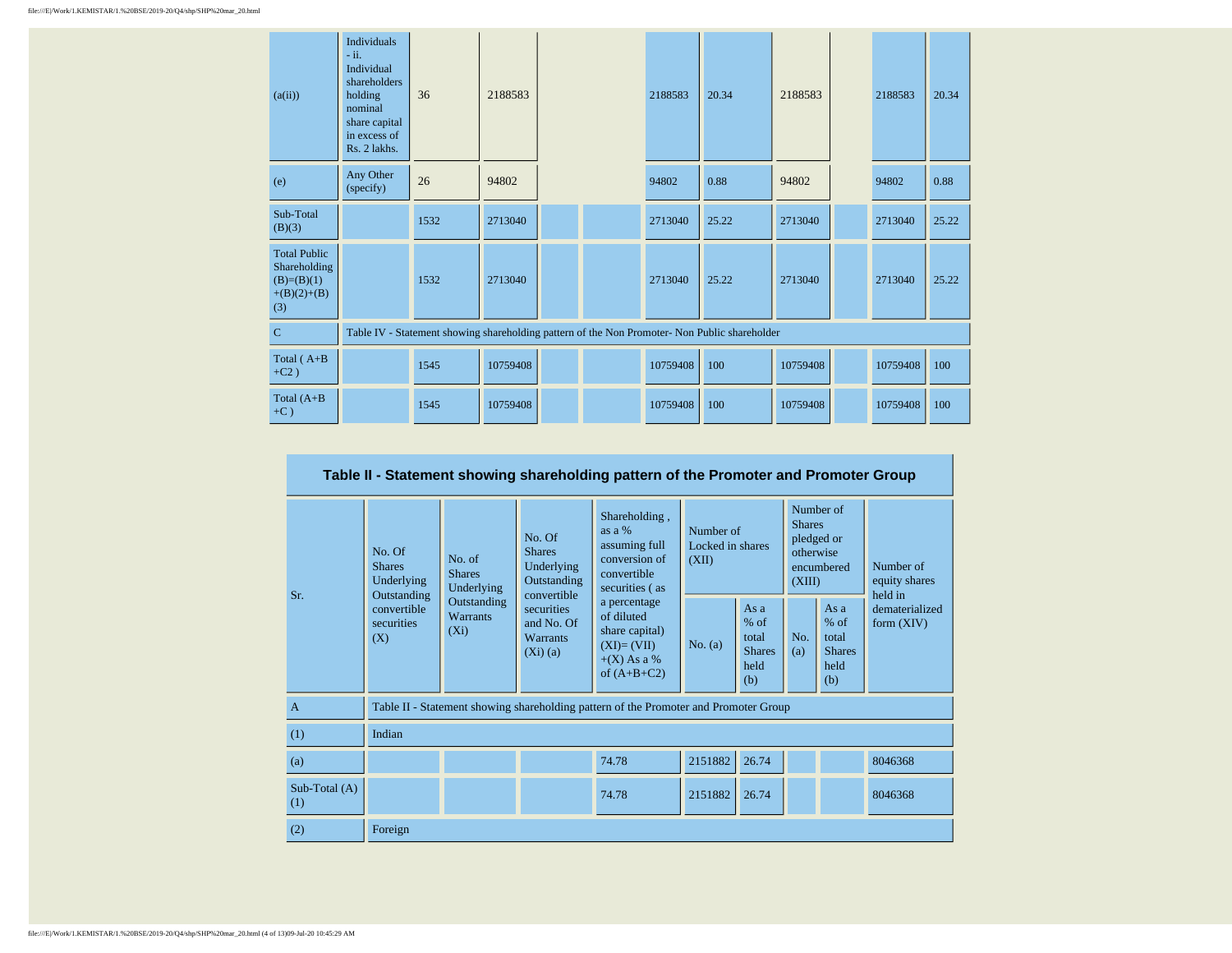| Total<br>Shareholding<br>of Promoter<br>and Promoter<br>Group $(A)=$<br>$(A)(1)+(A)$<br>(2) |                     |                                                                                               |  | 74.78                                                                        | 2151882 | 26.74 |  |  | 8046368  |  |  |
|---------------------------------------------------------------------------------------------|---------------------|-----------------------------------------------------------------------------------------------|--|------------------------------------------------------------------------------|---------|-------|--|--|----------|--|--|
| $\mathbf{B}$                                                                                |                     |                                                                                               |  | Table III - Statement showing shareholding pattern of the Public shareholder |         |       |  |  |          |  |  |
| (1)                                                                                         | <b>Institutions</b> |                                                                                               |  |                                                                              |         |       |  |  |          |  |  |
| (3)                                                                                         | Non-institutions    |                                                                                               |  |                                                                              |         |       |  |  |          |  |  |
| (a(i))                                                                                      |                     |                                                                                               |  | 3.99                                                                         |         |       |  |  | 344039   |  |  |
| (a(ii))                                                                                     |                     |                                                                                               |  | 20.34                                                                        |         |       |  |  | 2188583  |  |  |
| (e)                                                                                         |                     |                                                                                               |  | 0.88                                                                         |         |       |  |  | 93954    |  |  |
| $Sub-Total(B)$<br>(3)                                                                       |                     |                                                                                               |  | 25.22                                                                        |         |       |  |  | 2626576  |  |  |
| <b>Total Public</b><br>Shareholding<br>$(B)=(B)(1)$<br>$+(B)(2)+(B)$<br>(3)                 |                     |                                                                                               |  | 25.22                                                                        |         |       |  |  | 2626576  |  |  |
| $\mathbf C$                                                                                 |                     | Table IV - Statement showing shareholding pattern of the Non Promoter- Non Public shareholder |  |                                                                              |         |       |  |  |          |  |  |
| Total $(A+B)$<br>$+C2)$                                                                     |                     |                                                                                               |  | 100                                                                          | 2151882 | 20    |  |  | 10672944 |  |  |
| Total $(A+B)$<br>$+C$ )                                                                     |                     |                                                                                               |  | 100                                                                          | 2151882 | 20    |  |  | 10672944 |  |  |

| Individuals/Hindu undivided Family                           |                                         |                                                    |                                                           |                                                            |                                                      |                                          |                                                            |  |  |  |  |  |
|--------------------------------------------------------------|-----------------------------------------|----------------------------------------------------|-----------------------------------------------------------|------------------------------------------------------------|------------------------------------------------------|------------------------------------------|------------------------------------------------------------|--|--|--|--|--|
| Searial No.                                                  |                                         | $\overline{2}$                                     | 3                                                         | $\overline{4}$                                             | 5                                                    | 6                                        | $\overline{7}$                                             |  |  |  |  |  |
| Name of the<br>Shareholders (I)                              | PARSHOTTAMBHAI<br><b>MOHANLAL PATEL</b> | <b>ANJANA</b><br><b>KETANKUMAR</b><br><b>PATEL</b> | <b>SHANTABEN</b><br><b>PARASHOTTAMDAS</b><br><b>PATEL</b> | <b>KETANKUMAR</b><br><b>PARASHOTTAMDAS</b><br><b>PATEL</b> | <b>HIRALBEN</b><br><b>DIPAKKUMAR</b><br><b>PATEL</b> | <b>SAVALIA</b><br><b>VASANTBHAI</b><br>B | <b>DIPAKKUMAR</b><br><b>PARASHOTTAMDAS</b><br><b>PATEL</b> |  |  |  |  |  |
| PAN(II)                                                      | AFJPP0355B                              | AFIPK9418H                                         | AHFPP4610D                                                | AFJPP0418F                                                 | AHFPP6612D                                           | BJQPS0017K                               | ADOPP4635M                                                 |  |  |  |  |  |
| No. of fully paid<br>up equity shares<br>held $(IV)$         | 1833990                                 | 1364440                                            | 1213800                                                   | 1113014                                                    | 612000                                               | 20040                                    | 18272                                                      |  |  |  |  |  |
| No. Of Partly paid-<br>up equity shares<br>$\text{held}$ (V) |                                         |                                                    |                                                           |                                                            |                                                      |                                          |                                                            |  |  |  |  |  |
| No. Of shares<br>underlying<br>Depository<br>Receipts (VI)   |                                         |                                                    |                                                           |                                                            |                                                      |                                          |                                                            |  |  |  |  |  |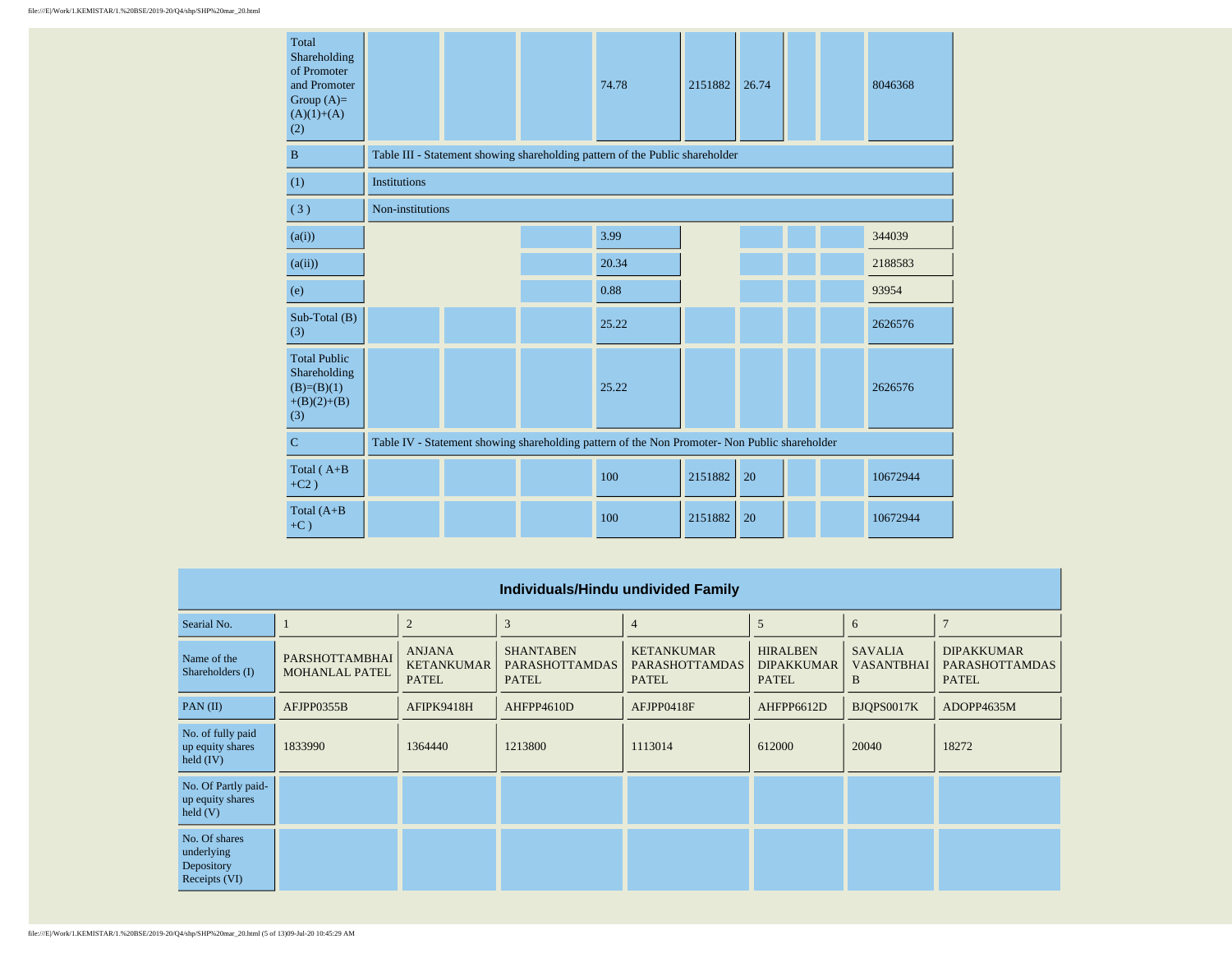| Total nos. shares<br>held $(VII) = (IV)$<br>$+(V)+(VI)$                                                                                                                                    | 1833990                                                       | 1364440 | 1213800 | 1113014 | 612000 | 20040            | 18272 |
|--------------------------------------------------------------------------------------------------------------------------------------------------------------------------------------------|---------------------------------------------------------------|---------|---------|---------|--------|------------------|-------|
| Shareholding as a<br>% of total no. of<br>shares (calculated<br>as per SCRR,<br>1957) (VIII) As a<br>% of $(A+B+C2)$                                                                       | 17.05                                                         | 12.68   | 11.28   | 10.34   | 5.69   | 0.19             | 0.17  |
|                                                                                                                                                                                            | Number of Voting Rights held in each class of securities (IX) |         |         |         |        |                  |       |
| Class eg: $X$                                                                                                                                                                              | 1833990                                                       | 1364440 | 1213800 | 1113014 | 612000 | 20040            | 18272 |
| Class eg:y                                                                                                                                                                                 |                                                               |         |         |         |        |                  |       |
| Total                                                                                                                                                                                      | 1833990                                                       | 1364440 | 1213800 | 1113014 | 612000 | 20040            | 18272 |
| Total as a % of<br><b>Total Voting rights</b>                                                                                                                                              | 17.05                                                         | 12.68   | 11.28   | 10.34   | 5.69   | 0.19             | 0.17  |
| No. Of Shares<br>Underlying<br>Outstanding<br>convertible<br>securities (X)                                                                                                                |                                                               |         |         |         |        |                  |       |
| No. of Shares<br>Underlying<br>Outstanding<br>Warrants (Xi)                                                                                                                                |                                                               |         |         |         |        |                  |       |
| No. Of Shares<br>Underlying<br>Outstanding<br>convertible<br>securities and No.<br>Of Warrants (Xi)<br>(a)                                                                                 |                                                               |         |         |         |        |                  |       |
| Shareholding , as a<br>% assuming full<br>conversion of<br>convertible<br>securities (as a<br>percentage of<br>diluted share<br>capital) (XI)= (VII)<br>$+(Xi)(a)$ As a % of<br>$(A+B+C2)$ | 17.05                                                         | 12.68   | 11.28   | 10.34   | 5.69   | 0.19             | 0.17  |
| Number of Locked in shares (XII)                                                                                                                                                           |                                                               |         |         |         |        |                  |       |
| No. $(a)$                                                                                                                                                                                  | 488478                                                        | 338738  | 346915  | 289770  | 174916 | $\boldsymbol{0}$ | 4664  |
| As a % of total<br>Shares held (b)                                                                                                                                                         | 26.63                                                         | 24.83   | 28.58   | 26.03   | 28.58  | $\boldsymbol{0}$ | 25.53 |
|                                                                                                                                                                                            | Number of Shares pledged or otherwise encumbered (XIII)       |         |         |         |        |                  |       |
| No. $(a)$                                                                                                                                                                                  |                                                               |         |         |         |        |                  |       |
| As a % of total<br>Shares held (b)                                                                                                                                                         |                                                               |         |         |         |        |                  |       |

 $\mathbf{r}$ 

 $\sim$ 

 $\sim$ 

 $\mathbf{r}$ 

 $\sim$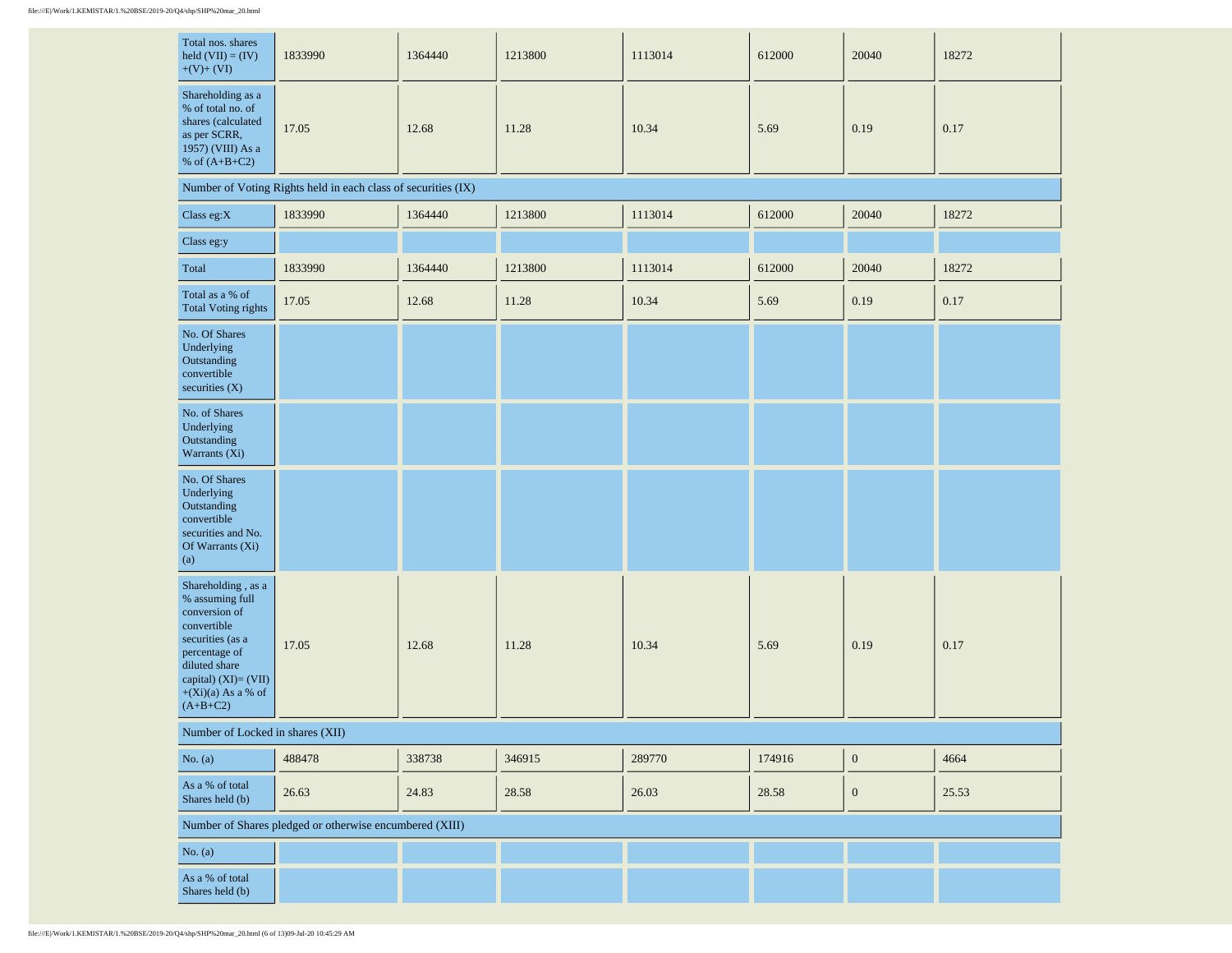## file:///E|/Work/1.KEMISTAR/1.%20BSE/2019-20/Q4/shp/SHP%20mar\_20.html

| Number of equity<br>shares held in<br>dematerialized<br>form $(XIV)$ | 1833990  | 1364440  | 1213800  | 1113014  | 612000   | 20040    | 18272    |  |  |  |  |
|----------------------------------------------------------------------|----------|----------|----------|----------|----------|----------|----------|--|--|--|--|
| Reason for not providing PAN                                         |          |          |          |          |          |          |          |  |  |  |  |
| Reason for not<br>providing PAN                                      |          |          |          |          |          |          |          |  |  |  |  |
| Shareholder type                                                     | Promoter | Promoter | Promoter | Promoter | Promoter | Promoter | Promoter |  |  |  |  |

 $\overline{\phantom{a}}$ 

| Individuals/Hindu undivided Family                                                                                   |                                                               |                                                        |                                     |                                                |                                                                          |                                                                    |  |  |  |        |  |
|----------------------------------------------------------------------------------------------------------------------|---------------------------------------------------------------|--------------------------------------------------------|-------------------------------------|------------------------------------------------|--------------------------------------------------------------------------|--------------------------------------------------------------------|--|--|--|--------|--|
| Searial No.                                                                                                          | 8                                                             | 9                                                      | 10                                  | 11                                             | 12                                                                       | 13                                                                 |  |  |  |        |  |
| Name of the<br>Shareholders (I)                                                                                      | <b>MATHURBHAI</b><br><b>MANJIBHAI</b><br><b>JOGANI</b>        | <b>KANANI</b><br><b>ANILKUMAR</b><br><b>DEVRAJBHAI</b> | <b>ANILKUMAR</b><br><b>C THAKER</b> | <b>PATEL</b><br><b>PARSHOTTAMDAS</b><br>M(HUF) | <b>PATEL</b><br><b>KETANKUMAR</b><br><b>PARASHOTTAMDAS</b><br><b>HUF</b> | <b>PATEL</b><br><b>DIPAKKUMAR</b><br><b>PARASHOTTMDAS</b><br>(HUF) |  |  |  |        |  |
| PAN(II)                                                                                                              | ACTPP8463D                                                    | BBJPK7076D                                             | ABNPT6366L                          | AAIHP0252K                                     | AAIHP0253J                                                               | AAIHP0254R                                                         |  |  |  |        |  |
| No. of fully paid<br>up equity shares<br>held (IV)                                                                   | 16400                                                         | 14400<br>3472<br>836400                                |                                     | 661500                                         |                                                                          |                                                                    |  |  |  | 338640 |  |
| No. Of Partly paid-<br>up equity shares<br>held(V)                                                                   |                                                               |                                                        |                                     |                                                |                                                                          |                                                                    |  |  |  |        |  |
| No. Of shares<br>underlying<br>Depository<br>Receipts (VI)                                                           |                                                               |                                                        |                                     |                                                |                                                                          |                                                                    |  |  |  |        |  |
| Total nos, shares<br>held $(VII) = (IV)$<br>$+(V)+(VI)$                                                              | 16400                                                         | 14400                                                  | 3472<br>836400                      |                                                | 661500                                                                   | 338640                                                             |  |  |  |        |  |
| Shareholding as a<br>% of total no. of<br>shares (calculated<br>as per SCRR,<br>1957) (VIII) As a<br>% of $(A+B+C2)$ | 0.15<br>0.13                                                  |                                                        | 0.03                                | 7.77                                           | 6.15                                                                     | 3.15                                                               |  |  |  |        |  |
|                                                                                                                      | Number of Voting Rights held in each class of securities (IX) |                                                        |                                     |                                                |                                                                          |                                                                    |  |  |  |        |  |
| Class eg: $X$                                                                                                        | 16400                                                         | 14400                                                  | 3472                                | 836400                                         | 661500                                                                   | 338640                                                             |  |  |  |        |  |
| Class eg:y                                                                                                           |                                                               |                                                        |                                     |                                                |                                                                          |                                                                    |  |  |  |        |  |
| Total                                                                                                                | 16400                                                         | 14400                                                  | 3472                                | 836400                                         | 661500                                                                   | 338640                                                             |  |  |  |        |  |
| Total as a % of<br><b>Total Voting rights</b>                                                                        | 0.15<br>0.13<br>0.03<br>7.77<br>6.15                          |                                                        |                                     | 3.15                                           |                                                                          |                                                                    |  |  |  |        |  |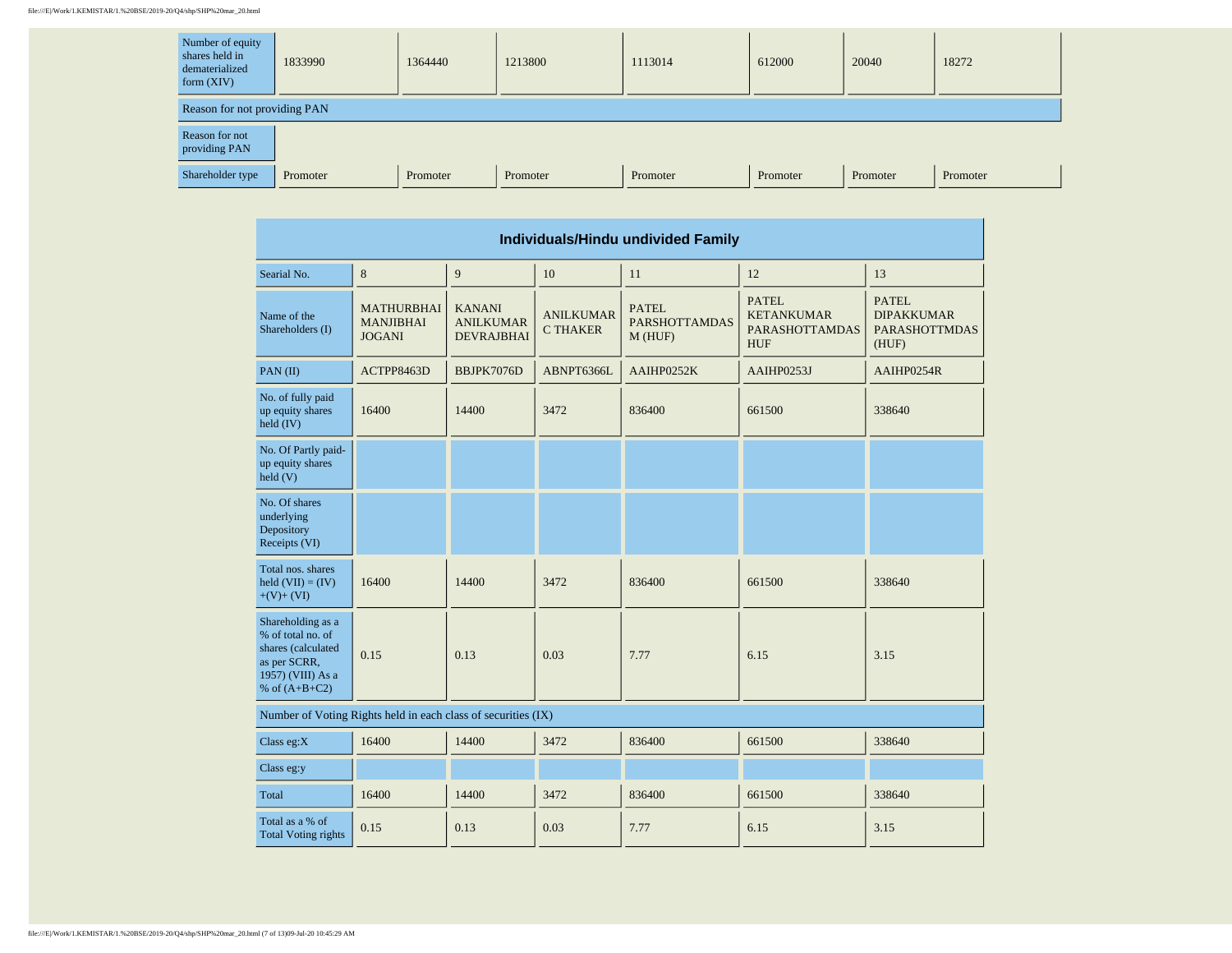| No. Of Shares<br>Underlying<br>Outstanding<br>convertible<br>securities $(X)$                                                                                                             |                  |                  |                  |          |          |          |  |
|-------------------------------------------------------------------------------------------------------------------------------------------------------------------------------------------|------------------|------------------|------------------|----------|----------|----------|--|
| No. of Shares<br>Underlying<br>Outstanding<br>Warrants (Xi)                                                                                                                               |                  |                  |                  |          |          |          |  |
| No. Of Shares<br>Underlying<br>Outstanding<br>convertible<br>securities and No.<br>Of Warrants (Xi)<br>(a)                                                                                |                  |                  |                  |          |          |          |  |
| Shareholding, as a<br>% assuming full<br>conversion of<br>convertible<br>securities (as a<br>percentage of<br>diluted share<br>capital) (XI)= (VII)<br>$+(Xi)(a)$ As a % of<br>$(A+B+C2)$ | 0.15             | 0.13             | 0.03             | 7.77     | 6.15     | 3.15     |  |
| Number of Locked in shares (XII)                                                                                                                                                          |                  |                  |                  |          |          |          |  |
| No. (a)                                                                                                                                                                                   | $\boldsymbol{0}$ | $\boldsymbol{0}$ | $\boldsymbol{0}$ | 239051   | 172564   | 96786    |  |
| As a % of total<br>Shares held (b)                                                                                                                                                        | $\mathbf{0}$     | $\boldsymbol{0}$ | $\boldsymbol{0}$ | 28.58    | 26.09    | 28.58    |  |
| Number of Shares pledged or otherwise encumbered (XIII)                                                                                                                                   |                  |                  |                  |          |          |          |  |
| No. (a)                                                                                                                                                                                   |                  |                  |                  |          |          |          |  |
| As a % of total<br>Shares held (b)                                                                                                                                                        |                  |                  |                  |          |          |          |  |
| Number of equity<br>shares held in<br>dematerialized<br>form (XIV)                                                                                                                        | 16400            | 14400            | 3472             | 836400   | 661500   | 338640   |  |
| Reason for not providing PAN                                                                                                                                                              |                  |                  |                  |          |          |          |  |
| Reason for not<br>providing PAN                                                                                                                                                           |                  |                  |                  |          |          |          |  |
| Shareholder type                                                                                                                                                                          | Promoter         | Promoter         | Promoter         | Promoter | Promoter | Promoter |  |

| Individuals/Hindu undivided Family |                       |  |  |  |  |  |  |  |
|------------------------------------|-----------------------|--|--|--|--|--|--|--|
| Searial No.                        |                       |  |  |  |  |  |  |  |
| Name of the<br>Shareholders (I)    | Click here to go back |  |  |  |  |  |  |  |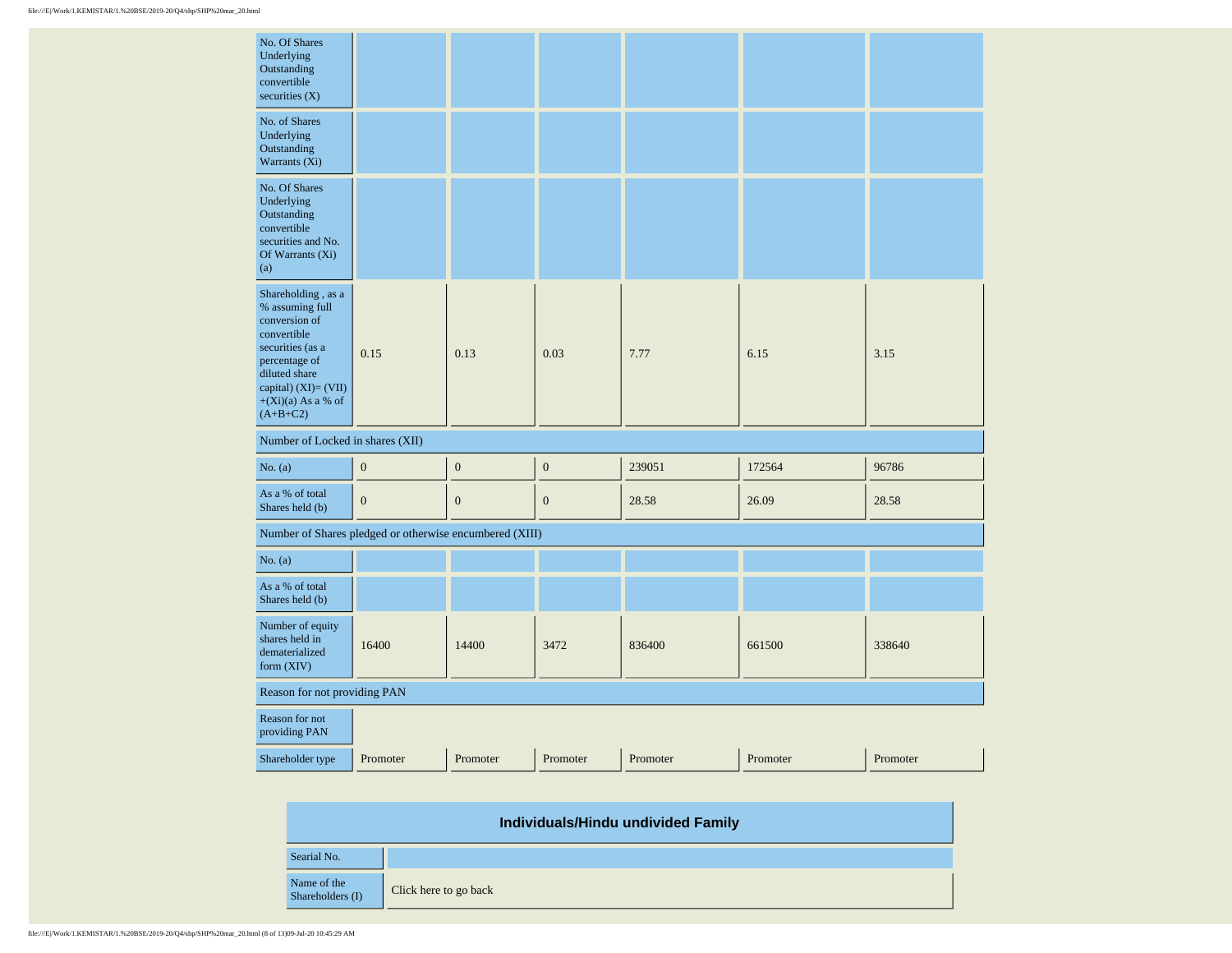| PAN $(II)$                                                                                                                                                                                | Total                                                         |
|-------------------------------------------------------------------------------------------------------------------------------------------------------------------------------------------|---------------------------------------------------------------|
| No. of fully paid<br>up equity shares<br>$\text{held (IV)}$                                                                                                                               | 8046368                                                       |
| No. Of Partly paid-<br>up equity shares<br>$\text{held}$ (V)                                                                                                                              |                                                               |
| No. Of shares<br>underlying<br>Depository<br>Receipts (VI)                                                                                                                                |                                                               |
| Total nos. shares<br>held $(VII) = (IV)$<br>$+(V)+(VI)$                                                                                                                                   | 8046368                                                       |
| Shareholding as a<br>% of total no. of<br>shares (calculated<br>as per SCRR,<br>1957) (VIII) As a<br>% of $(A+B+C2)$                                                                      | 74.78                                                         |
|                                                                                                                                                                                           | Number of Voting Rights held in each class of securities (IX) |
| Class eg:X                                                                                                                                                                                | 8046368                                                       |
| Class eg:y                                                                                                                                                                                |                                                               |
| Total                                                                                                                                                                                     | 8046368                                                       |
| Total as a % of<br><b>Total Voting rights</b>                                                                                                                                             | 74.78                                                         |
| No. Of Shares<br>Underlying<br>Outstanding<br>convertible<br>securities $(X)$                                                                                                             |                                                               |
| No. of Shares<br>Underlying<br>Outstanding<br>Warrants (Xi)                                                                                                                               |                                                               |
| No. Of Shares<br>Underlying<br>Outstanding<br>convertible<br>securities and No.<br>Of Warrants (Xi)<br>(a)                                                                                |                                                               |
| Shareholding, as a<br>% assuming full<br>conversion of<br>convertible<br>securities (as a<br>percentage of<br>diluted share<br>capital) (XI)= (VII)<br>$+(Xi)(a)$ As a % of<br>$(A+B+C2)$ | 74.78                                                         |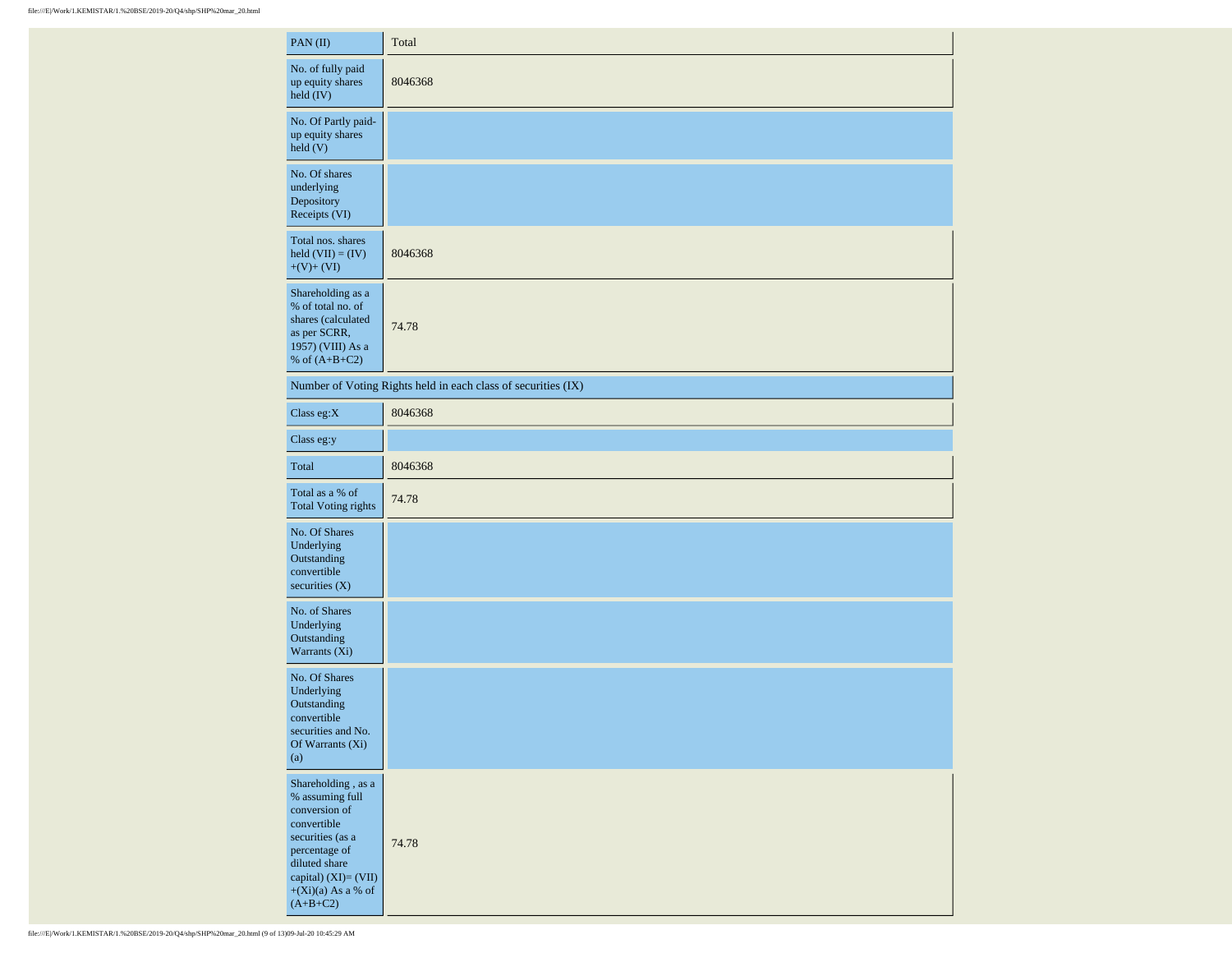| Number of Locked in shares (XII)                                     |                                                         |  |  |  |  |  |  |  |
|----------------------------------------------------------------------|---------------------------------------------------------|--|--|--|--|--|--|--|
| No. (a)                                                              | 2151882                                                 |  |  |  |  |  |  |  |
| As a % of total<br>Shares held (b)                                   | 26.74                                                   |  |  |  |  |  |  |  |
|                                                                      | Number of Shares pledged or otherwise encumbered (XIII) |  |  |  |  |  |  |  |
| No. (a)                                                              |                                                         |  |  |  |  |  |  |  |
| As a % of total<br>Shares held (b)                                   |                                                         |  |  |  |  |  |  |  |
| Number of equity<br>shares held in<br>dematerialized<br>form $(XIV)$ | 8046368                                                 |  |  |  |  |  |  |  |
| Reason for not providing PAN                                         |                                                         |  |  |  |  |  |  |  |
| Reason for not<br>providing PAN                                      |                                                         |  |  |  |  |  |  |  |
| Shareholder type                                                     |                                                         |  |  |  |  |  |  |  |

| Individuals - ii. Individual shareholders holding nominal share capital in excess of Rs. 2 lakhs.                    |                                                               |                       |  |  |  |  |  |  |  |
|----------------------------------------------------------------------------------------------------------------------|---------------------------------------------------------------|-----------------------|--|--|--|--|--|--|--|
| Searial No.                                                                                                          | $\mathbf{1}$                                                  |                       |  |  |  |  |  |  |  |
| Name of the<br>Shareholders (I)                                                                                      | KIRIT JIVRAJBHAI PATEL                                        | Click here to go back |  |  |  |  |  |  |  |
| PAN(II)                                                                                                              | AGQPP0903M                                                    | Total                 |  |  |  |  |  |  |  |
| No. of fully paid<br>up equity shares<br>held $(IV)$                                                                 | 145000                                                        | 145000                |  |  |  |  |  |  |  |
| No. Of Partly paid-<br>up equity shares<br>$\text{held}(V)$                                                          |                                                               |                       |  |  |  |  |  |  |  |
| No. Of shares<br>underlying<br>Depository<br>Receipts (VI)                                                           |                                                               |                       |  |  |  |  |  |  |  |
| Total nos. shares<br>held $(VII) = (IV)$<br>$+(V)+(VI)$                                                              | 145000                                                        | 145000                |  |  |  |  |  |  |  |
| Shareholding as a<br>% of total no. of<br>shares (calculated<br>as per SCRR,<br>1957) (VIII) As a<br>% of $(A+B+C2)$ | 1.35                                                          | 1.35                  |  |  |  |  |  |  |  |
|                                                                                                                      | Number of Voting Rights held in each class of securities (IX) |                       |  |  |  |  |  |  |  |
| Class eg: X                                                                                                          | 145000<br>145000                                              |                       |  |  |  |  |  |  |  |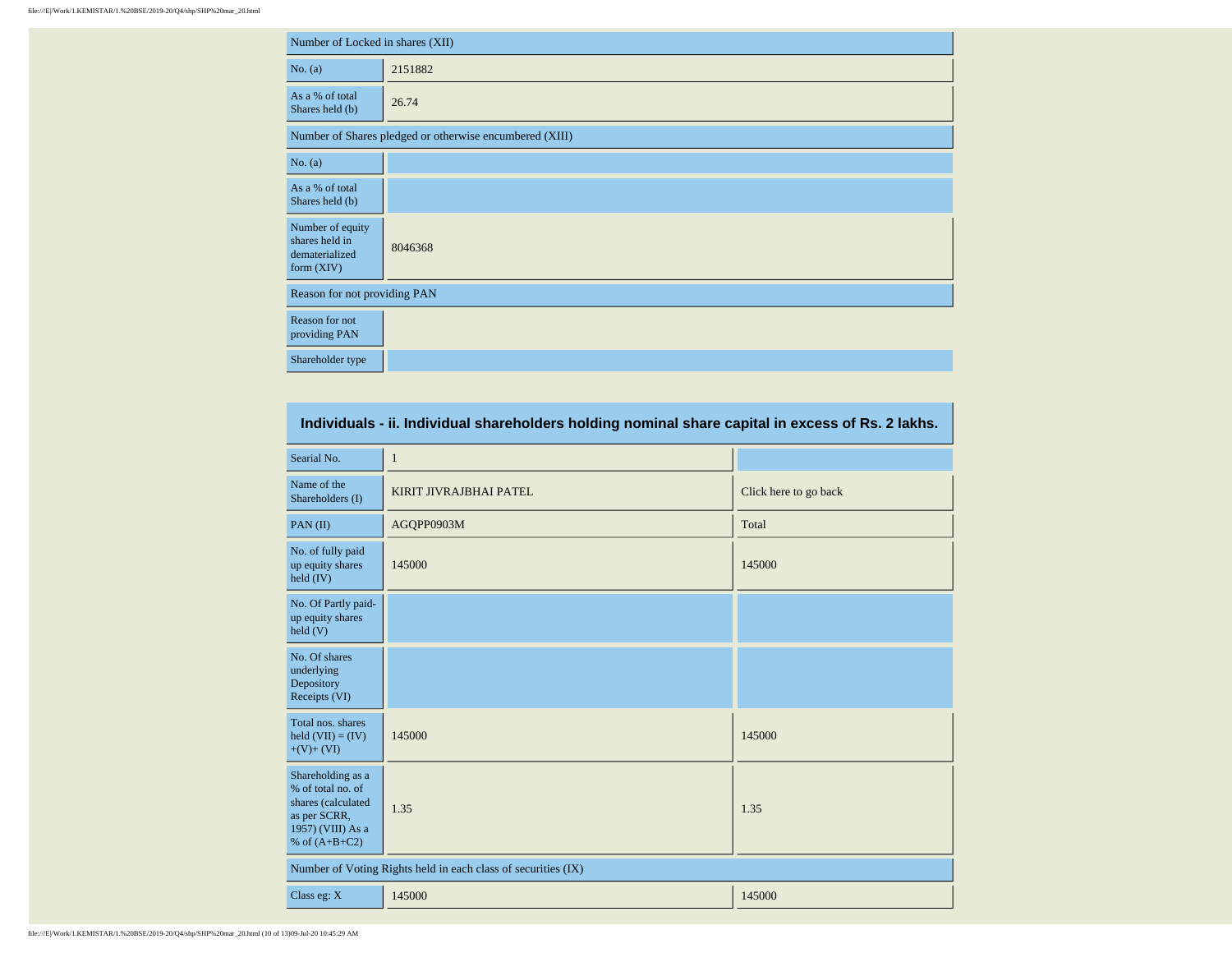| Class eg:y                                                                                                                                                                                |        |        |
|-------------------------------------------------------------------------------------------------------------------------------------------------------------------------------------------|--------|--------|
| Total                                                                                                                                                                                     | 145000 | 145000 |
| Total as a % of<br><b>Total Voting rights</b>                                                                                                                                             | 1.35   | 1.35   |
| No. Of Shares<br>Underlying<br>Outstanding<br>convertible<br>securities $(X)$                                                                                                             |        |        |
| No. of Shares<br>Underlying<br>Outstanding<br>Warrants (Xi)                                                                                                                               |        |        |
| No. Of Shares<br>Underlying<br>Outstanding<br>convertible<br>securities and No.<br>Of Warrants (Xi)<br>(a)                                                                                |        |        |
| Shareholding , as a<br>% assuming full<br>conversion of<br>convertible<br>securities (as a<br>percentage of<br>diluted share<br>capital) $(XI) = (VII)$<br>$+(X)$ As a % of (A<br>$+B+C2$ | 1.35   | 1.35   |
| Number of Locked in shares (XII)                                                                                                                                                          |        |        |
| No. (a)                                                                                                                                                                                   |        |        |
| As a % of total<br>Shares held (b)                                                                                                                                                        |        |        |
| Number of equity<br>shares held in<br>dematerialized<br>form $(XIV)$                                                                                                                      | 145000 | 145000 |
| Reason for not providing PAN                                                                                                                                                              |        |        |
| Reason for not<br>providing PAN                                                                                                                                                           |        |        |

| <b>Any Other (specify)</b>           |            |                         |                         |  |  |  |  |  |  |  |  |
|--------------------------------------|------------|-------------------------|-------------------------|--|--|--|--|--|--|--|--|
| Searial No.                          |            |                         |                         |  |  |  |  |  |  |  |  |
| Category                             | <b>HUF</b> | <b>Clearing Members</b> | <b>Bodies Corporate</b> |  |  |  |  |  |  |  |  |
| Category / More<br>than 1 percentage | Category   | Category                | Category                |  |  |  |  |  |  |  |  |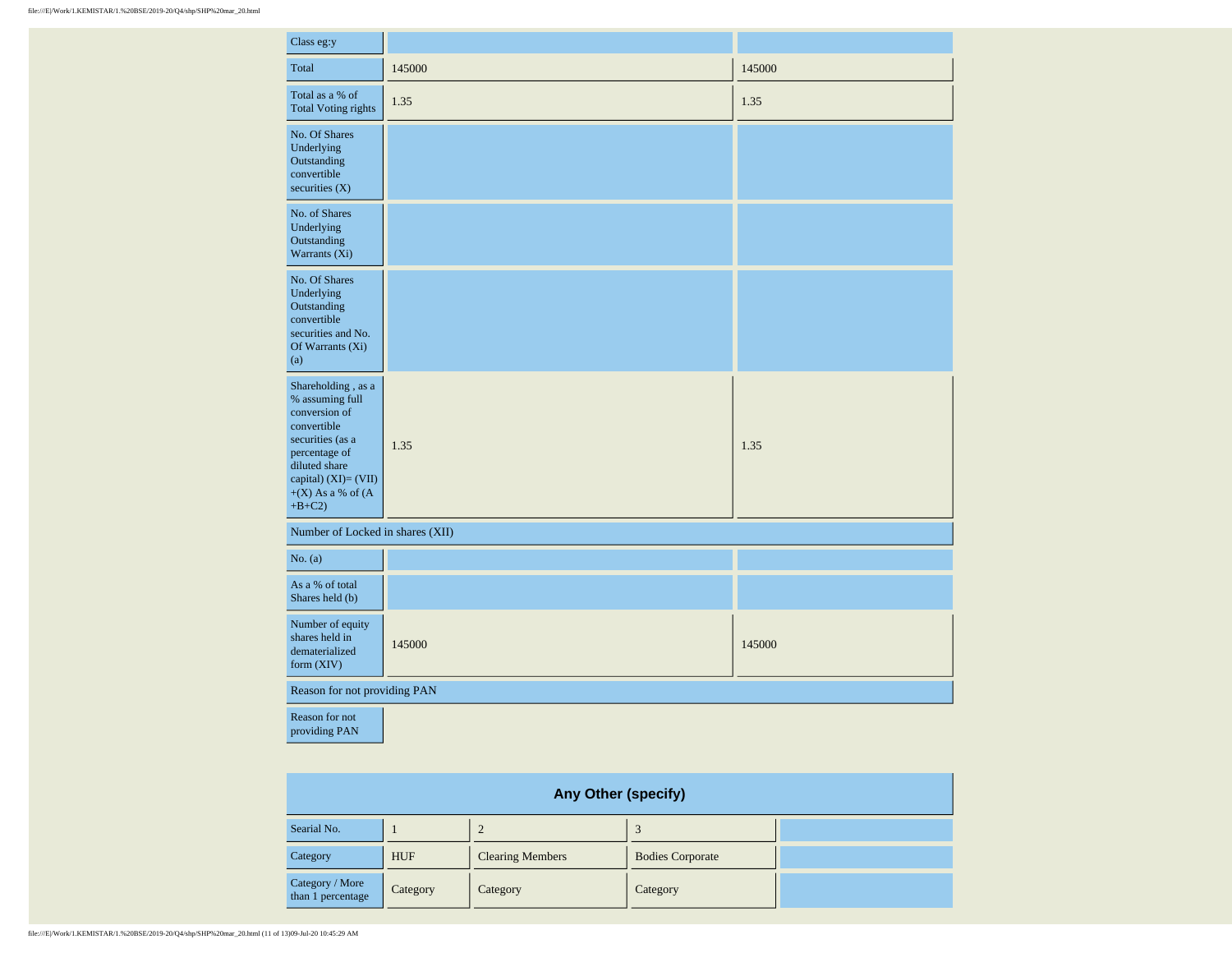| Name of the<br>Shareholders (I)                                                                                      |                |                                                               |      | Click here to go back |
|----------------------------------------------------------------------------------------------------------------------|----------------|---------------------------------------------------------------|------|-----------------------|
| $PAN$ (II)                                                                                                           |                |                                                               |      | Total                 |
| No. of the<br>Shareholders (I)                                                                                       | $\overline{4}$ | $\mathfrak{Z}$                                                | 19   | 26                    |
| No. of fully paid<br>up equity shares<br>held (IV)                                                                   | 88424          | 339                                                           | 6039 | 94802                 |
| No. Of Partly paid-<br>up equity shares<br>held (V)                                                                  |                |                                                               |      |                       |
| No. Of shares<br>underlying<br>Depository<br>Receipts (VI)                                                           |                |                                                               |      |                       |
| Total nos. shares<br>held $(VII) = (IV)$<br>$+(V)+(VI)$                                                              | 88424          | 339                                                           | 6039 | 94802                 |
| Shareholding as a<br>% of total no. of<br>shares (calculated<br>as per SCRR,<br>1957) (VIII) As a<br>% of $(A+B+C2)$ | 0.82           | $\boldsymbol{0}$                                              | 0.06 | 0.88                  |
|                                                                                                                      |                | Number of Voting Rights held in each class of securities (IX) |      |                       |
| Class eg: $\mathbf X$                                                                                                | 88424          | 339                                                           | 6039 | 94802                 |
| Class eg:y                                                                                                           |                |                                                               |      |                       |
| Total                                                                                                                | 88424          | 339                                                           | 6039 | 94802                 |
| Total as a % of<br><b>Total Voting rights</b>                                                                        | 0.82           | $\boldsymbol{0}$                                              | 0.06 | 0.88                  |
| No. Of Shares<br>Underlying<br>Outstanding<br>convertible<br>securities $(X)$                                        |                |                                                               |      |                       |
| No. of Shares<br>Underlying<br>Outstanding<br>Warrants (Xi)                                                          |                |                                                               |      |                       |
| No. Of Shares<br>Underlying<br>Outstanding<br>convertible<br>securities and No.<br>Of Warrants (Xi)<br>(a)           |                |                                                               |      |                       |